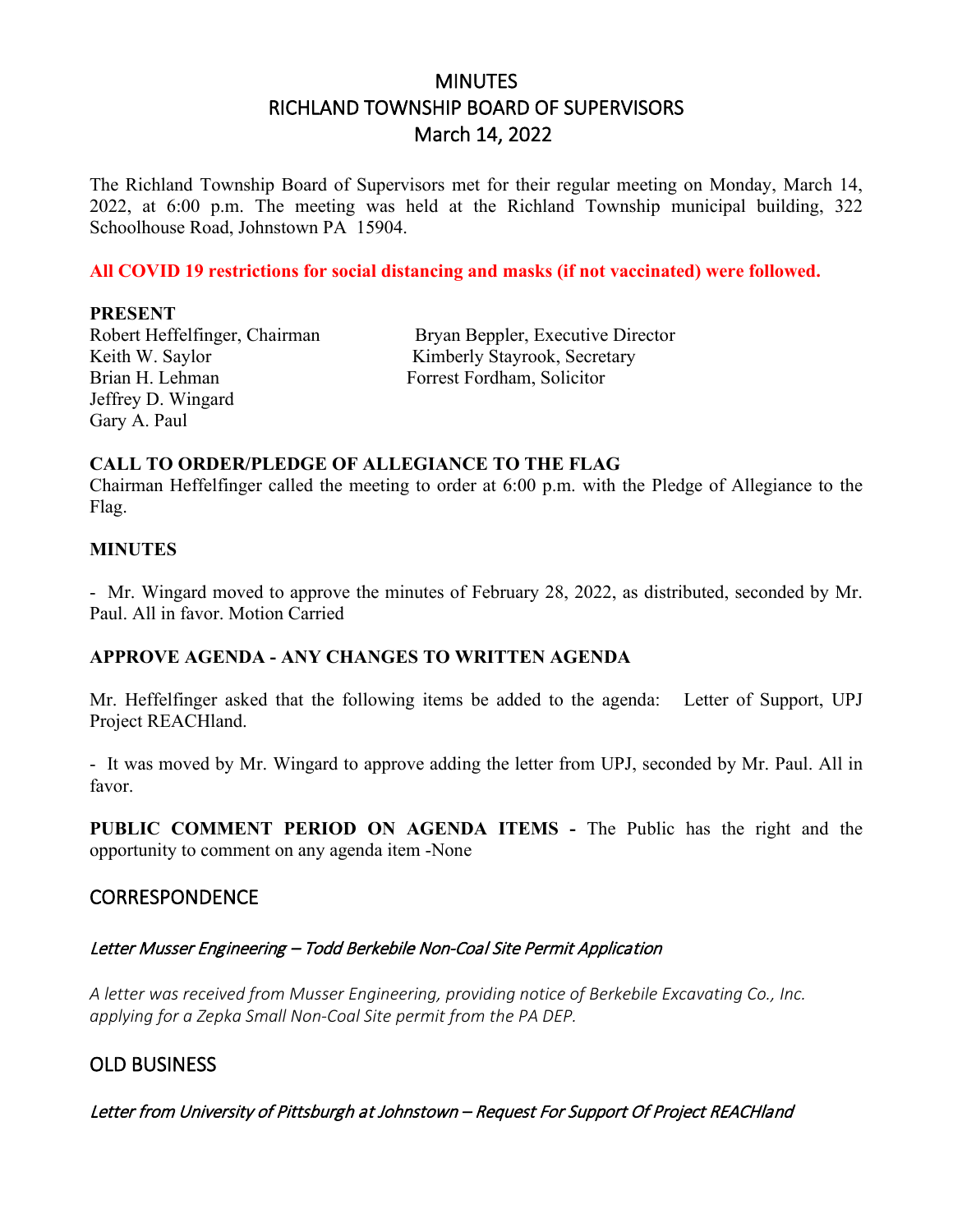## MINUTES – Board of Supervisors 3/14/2022 Page 2 of *3*

*UPJ is requesting a letter of support for their proposed Project REACHland, whereby they plan to install sidewalks, crosswalks, lighting, etc. along a portion of Schoolhouse Road and Theatre Drive. UPJ indicated they will be responsible for all maintenance, insurance, etc.*

*- Mr. Wingard moved to authorize sending a letter of support for the UPJ Project REACHland, seconded by Mr. Paul. All in favor.*

## NEW BUSINESS

### Payment of the Bills

- *Mr. Saylor moved to approve the general fund bills in the amount of \$177,447.93, seconded by Mr. Lehman. All in favor.* 

*- Mr. Saylor moved to approve the Capital Equipment Fund check in the amount of \$2,540.10 reimbursing general fund for a highlift payment, seconded by Mr. Lehman. All in favor.*

*- Mr. Saylor moved to approve the ARPA Fund check to The EADS Group in the amount of \$3,437.50 for engineering services, seconded by Mr. Lehman. All in favor.*

## Berwind Proposed 4 Lot Minor Subdivision/Adjoining Land Merger – Carolyn Street

*Berwind Corporation is proposing to subdivide four lots (Lots 1-4) on Carolyn Street (paper). Each lot will then be merged with existing adjacent lots of four separate owners. The lots are zoned C-2 General Commercial. The Planning Commission reviewed and recommended approval.*

*- Mr. Saylor moved to approve the proposed Berwind Corporation Carolyn Street 4 lot minor subdivision/adjoining lander mergers, indicating the lots must be recorded at the County within 90 days, seconded by Mr. Wingard. All in favor.*

### Berwind Parkwood Estates 4 Lot Minor Subdivision – Hoffman Farm Road

*Berwind proposes to create four new residential building lots along Hoffman Farm Road from an existing larger parcel. The plan indicates Lot 1 to be made of 0.639 acres, Lot 2 of 0.689 acres, Lot 3 of 0.689 acres and Lot 4 of 0.689 acres, with remaining residual acreage. The lots are zoned R-3. The Richland Planning Commission reviewed and recommended approval of the minor 4 lot subdivision.*

*- Mr. Lehman moved to approve the Berwind Parkwood Estates 4 lot minor subdivision, with the subdivision to be recorded at the Cambria County Courthouse within 90 days, seconded by Mr. Paul. All in favor.*